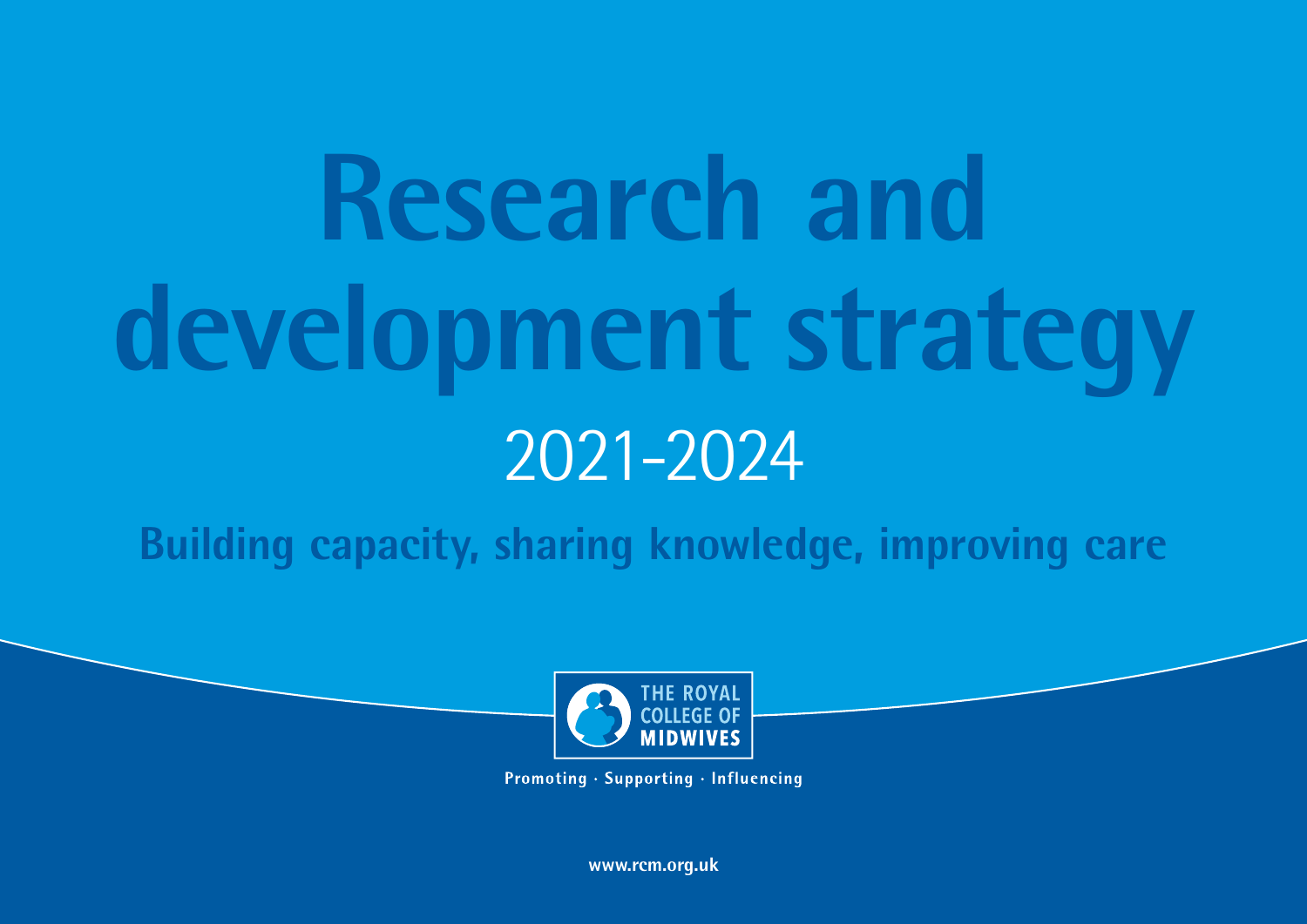# **Welcome to the RCM research and development strategy**

Almost every element of our practice as midwives is based on research evidence. It is fundamental to what we do and how we do it. I want it to be fundamental to the RCM too, and that is why I'm proud that we're launching this research strategy. All of us have a vested interest in developing and contributing research that improves our practice as midwives, yet it can sometimes seem too daunting or difficult.

With this strategy, the RCM wants to empower and encourage midwives to take an active role in research, to take the leap of faith our predecessors did. Midwifery-led research demonstrated the benefits of water births and removed routine episiotomies, not to mention all the other social and scientific work that midwives have contributed to. Whether it's a small step, like completing a survey for a research study, or a giant leap, like embarking on a career in midwifery research, or doing a PhD, the RCM is here to support you.



GWalton

**Gill Walton** RCM Chief Executive

This strategy signals the ambition of the RCM to be an organisation that has research evidence at its core and that is committed to enhancing the research capacity and capability of midwives for the benefit of women, babies and families.

In order for women and their babies to receive high quality care, practice needs to be underpinned by evidence and provided by midwives who think critically about the care that they provide. This critical thinking requires midwives to remain curious, to question usual custom and practice and to develop skills in searching and reading the evidence with a critical eye, in order to inform their decision-making and the care that they provide.

This research strategy provides a framework for the College and its members to embed research-mindedness throughout the profession and fits with the aspirations of the new Nursing and Midwifery Council future midwife standards (NMC, 2019).

As midwives now look to the future, there will never be a more important time for this forward-thinking RCM research strategy to signal that a new generation of midwives are ready to take the lead in building and using the evidence base on which maternity care must be founded.



Hele Clare

**Helen Cheyne** RCM (Scotland) Professor of Midwifery Research

Rive the Vo.

**Billie Hunter** RCM Professor of Midwifery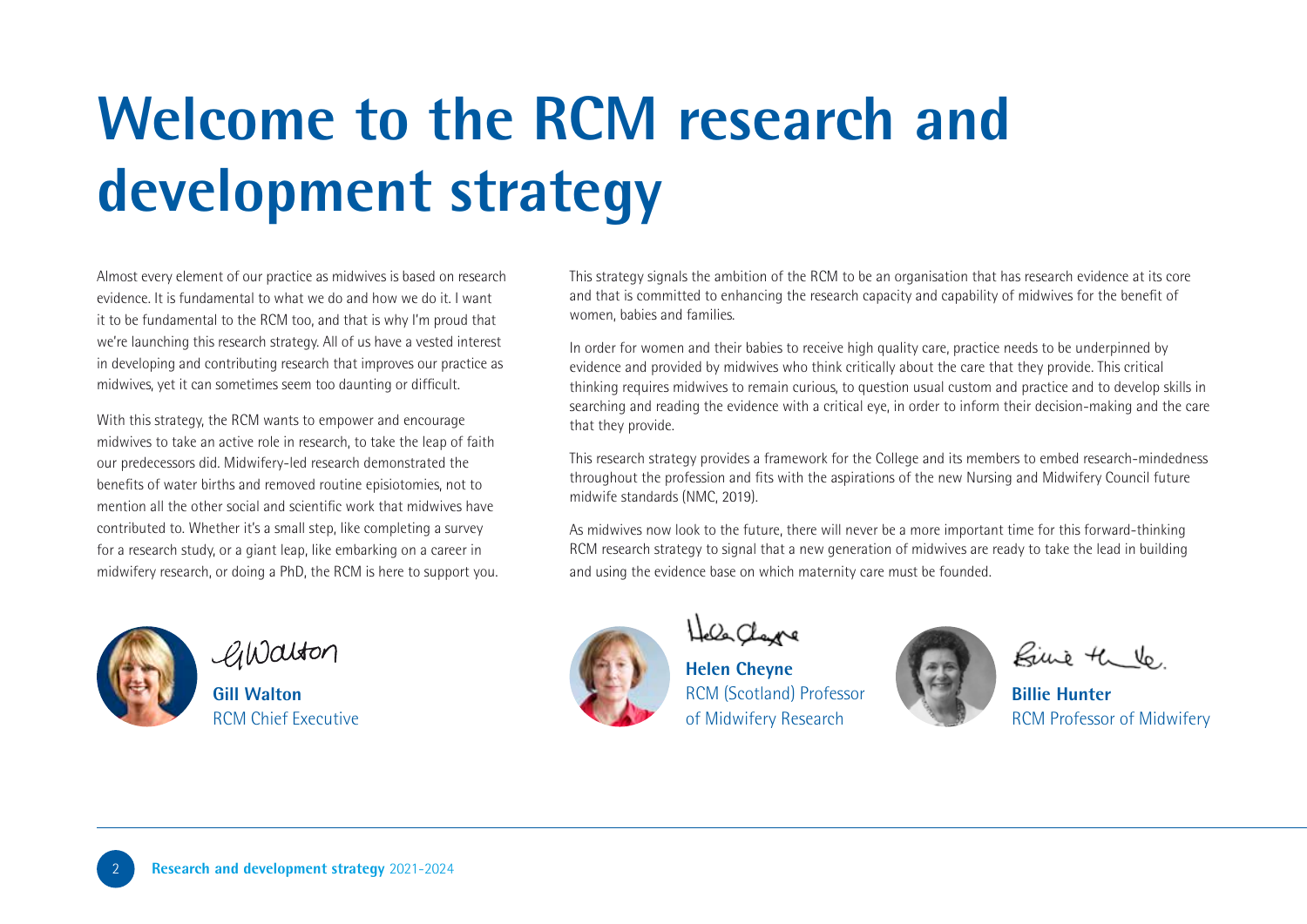### **Our mission**

**Promoting** midwifery, quality maternity services and professional standards **Supporting** our members, individually and collectively **Influencing** on behalf of members and the women and families they care for

#### **Our vision for research and development**

- **Promoting** midwifery research and evidence-based practice to develop the professional standing of midwifery, the quality of maternity services and professional standards.
- **Supporting** our members, individually and collectively, to build a stronger research and knowledge base, developed by and relevant to midwifery practice.
- **Influencing** systems and practice to embed research across the midwifery profession, including in clinical settings, and to develop improved career pathways for midwives in research.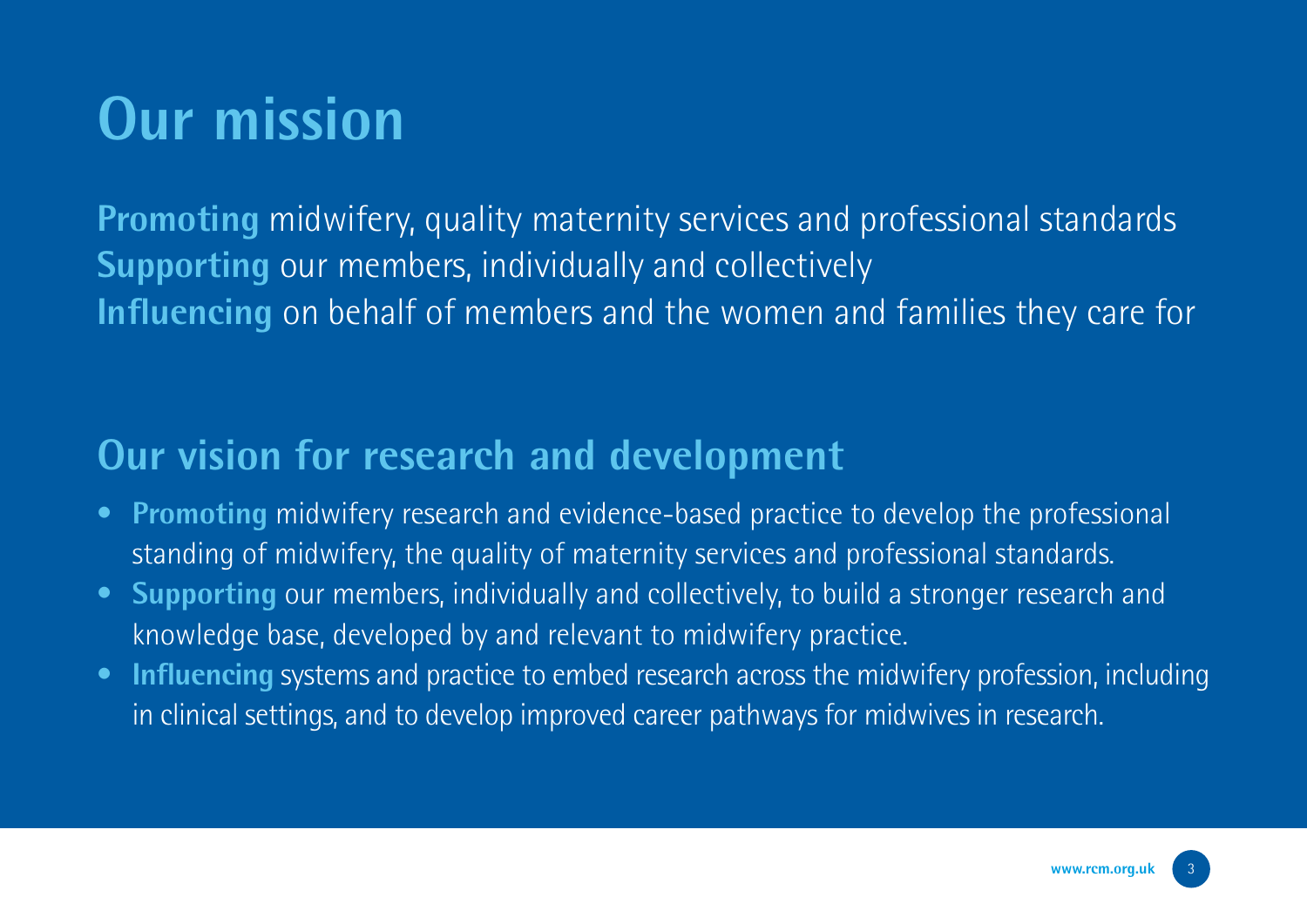# **Our goals for research and development**

### **Building capacity**

- Establish the midwifery profession's research needs and provide support for midwives, particularly at the beginning of their research journey
- Raise the profile of midwifery research and those who carry it out
- Highlight the career opportunities in research, including the clinical academic career pathway
- Encourage and support midwives at all levels to develop their evidence-based practice and get involved with research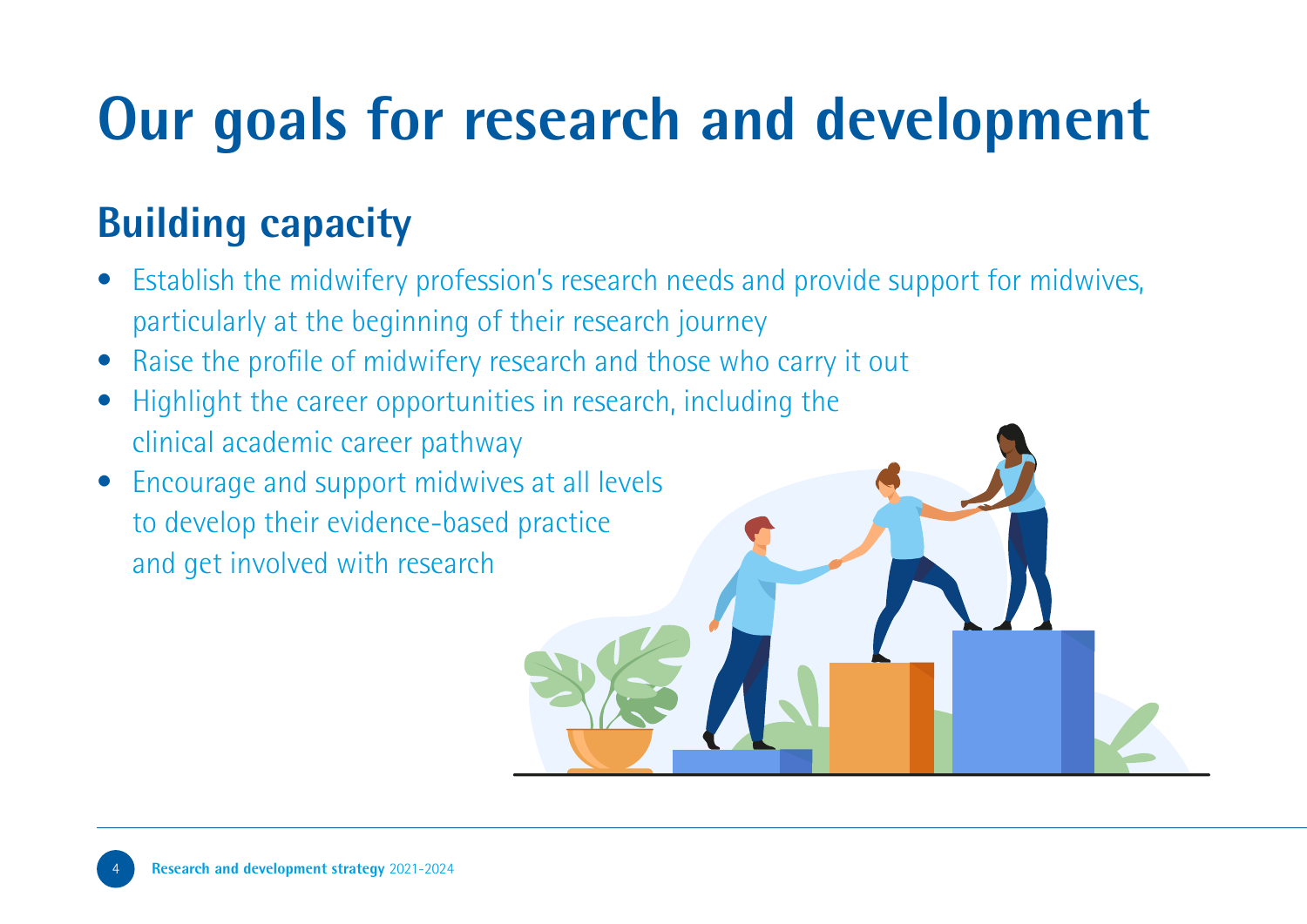#### **Collaborating with others**

- Strengthen relationships with education and research institutions
- Work with others to develop sustainable funding cycles to support early career researchers and fellowships
- Link with existing midwifery research networks and help to support the establishment of others if needed
- Tap into our membership base to amplify and support appropriate projects which further knowledge and practice

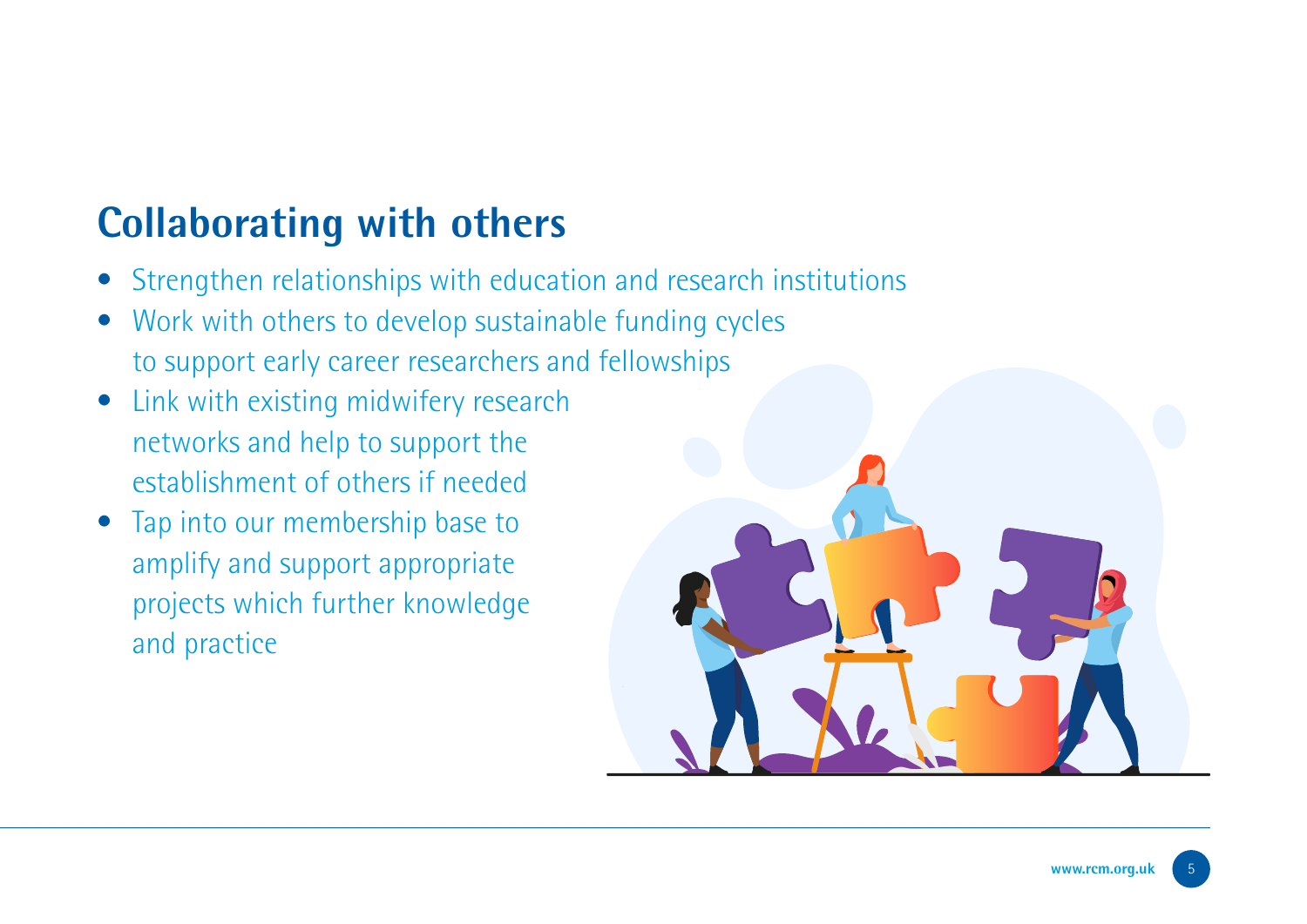#### **Influencing**

- Identify research priorities for midwifery research
- Work with key funders to secure funding for midwifery research
- Demonstrate the importance of engagement with research to academic and clinical employers to develop more midwifery research roles
- Ensure midwives have a seat at the table when developing and deciding research priorities

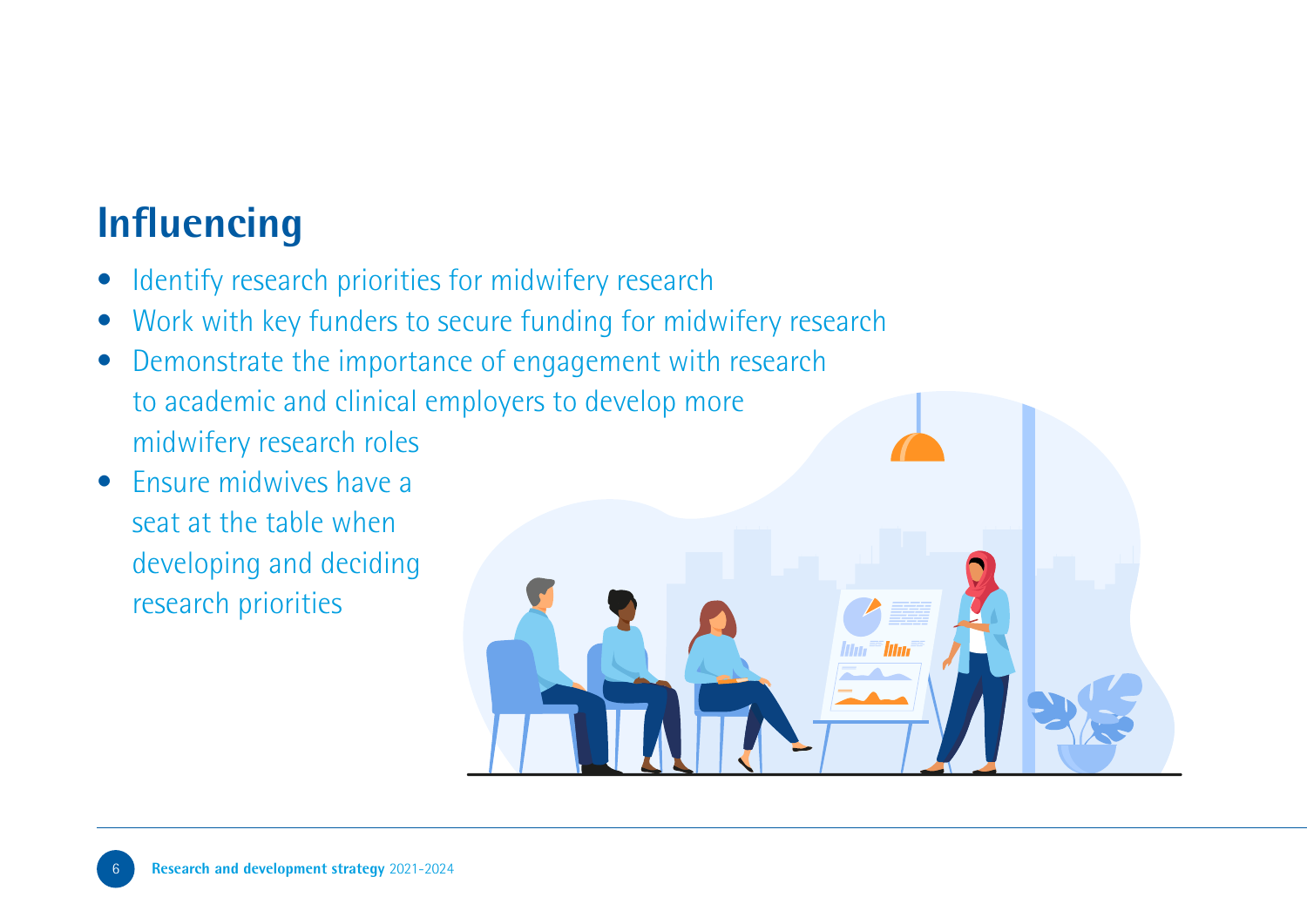## **Next steps for 2020/21:**

- **1.** Work with members to understand their research needs and identify priorities for midwifery research
- **2.** Develop a mentorship scheme for midwives requesting support for research proposal writing and funding applications.
- **3.** Develop, promote and support the clinical academic career pathway and the RCM's career framework to demonstrate routes into a research career
- **4.** Collaborate with and support research projects with individuals and groups
- **5.** Support midwives to develop their evidence-based practice